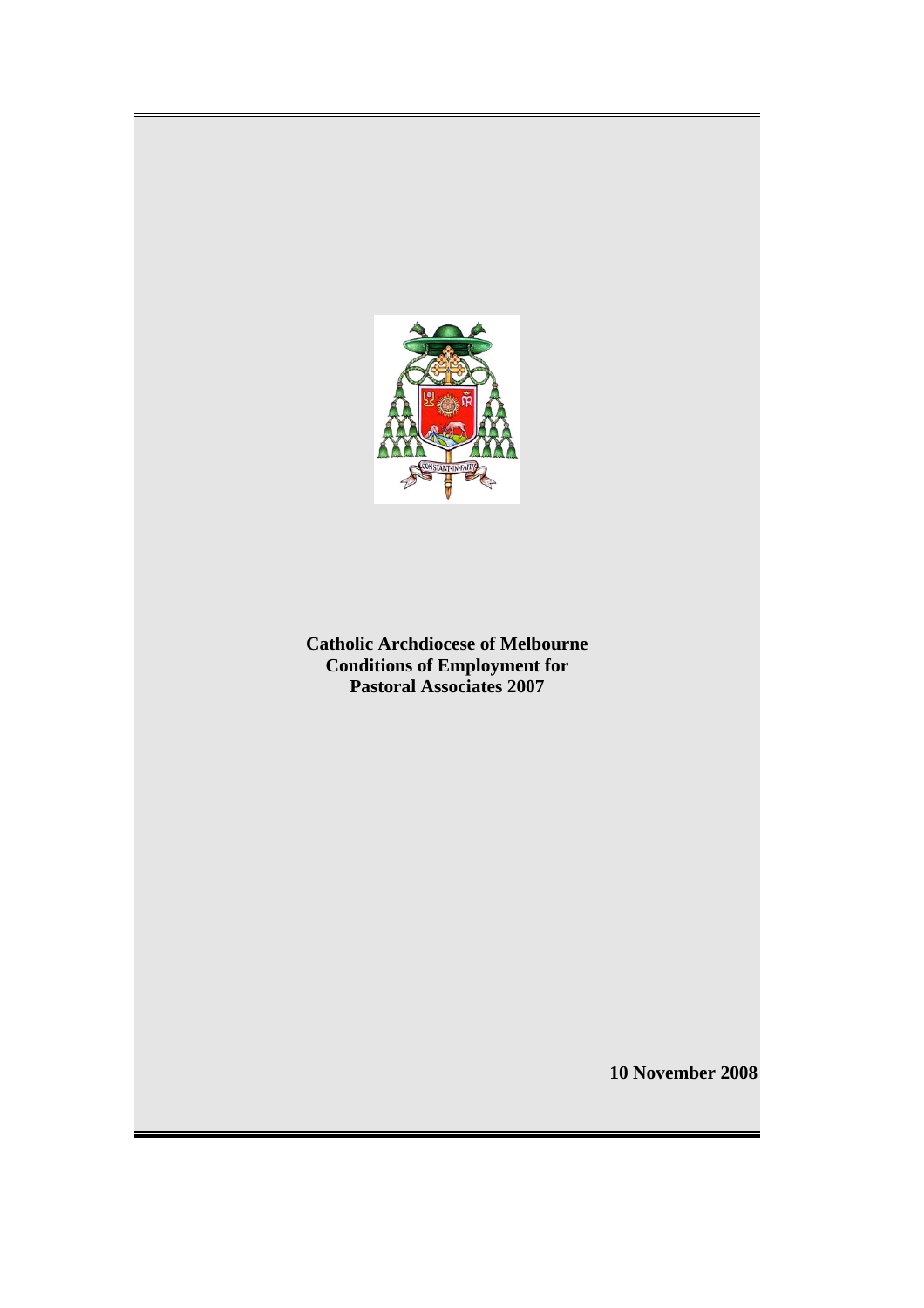# **1. Application**

These conditions of employment shall be referred to as the "Catholic Archdiocese of Melbourne Conditions of Employment for Pastoral Associates 2007". They shall apply to lay staff employed in the diocese of Melbourne who satisfy the definitions as described in the Pastoral Associate Accreditation and Position Standards Statement.

## **2. Types of employment**

Employment is on a full time or part time basis. An employee shall be provided with an Employment Agreement (see Schedule 1) and a letter of appointment if the initial appointment (see Schedule 2).

A full time employee is required to be available for work for 38 hours per week and is paid a salary expressed as an annual amount.

A part time employee agrees to work up to a maximum of 38 hours per week, although he or she will ordinarily work a specified number of hours per week that is less than 38 hours. A part time employee will be paid a total salary expressed as an annual amount, based on the employee's specified number of hours per week. Where a part time employee is required to work in excess of the specified number of hours per week but less than the agreed maximum of 38 hours per week, the Time in lieu or Overtime provisions of clause 6 will apply, which ever is agreed. Where a part time employee is required to work in excess of the agreed maximum of 38 hours per week, the Time in lieu or Overtime provisions of clause 6 will apply, which ever is agreed.

Full and part time employment can be for a maximum period up to three years in duration.

Except where otherwise stated in the Employment Agreement, the initial employment of full and part time employees is subject to a probationary period of three months.

#### **3. Duties**

Employees are expected to:-

- Maintain their accreditation to practise as a Pastoral Associate in the diocese of Melbourne.
- Perform the duties of the position as detailed in their job/position description conscientiously and competently.
- Assist the employer in the promotion of an atmosphere of charity and justice within the parish.
- Keep abreast of key diocesan policies and directives relating to their employment and faithfully attend to their obligations and expectations of them. These are posted on the diocesan website at <http://www.melbourne.catholic.org.au/policies/hr-policies.htm>.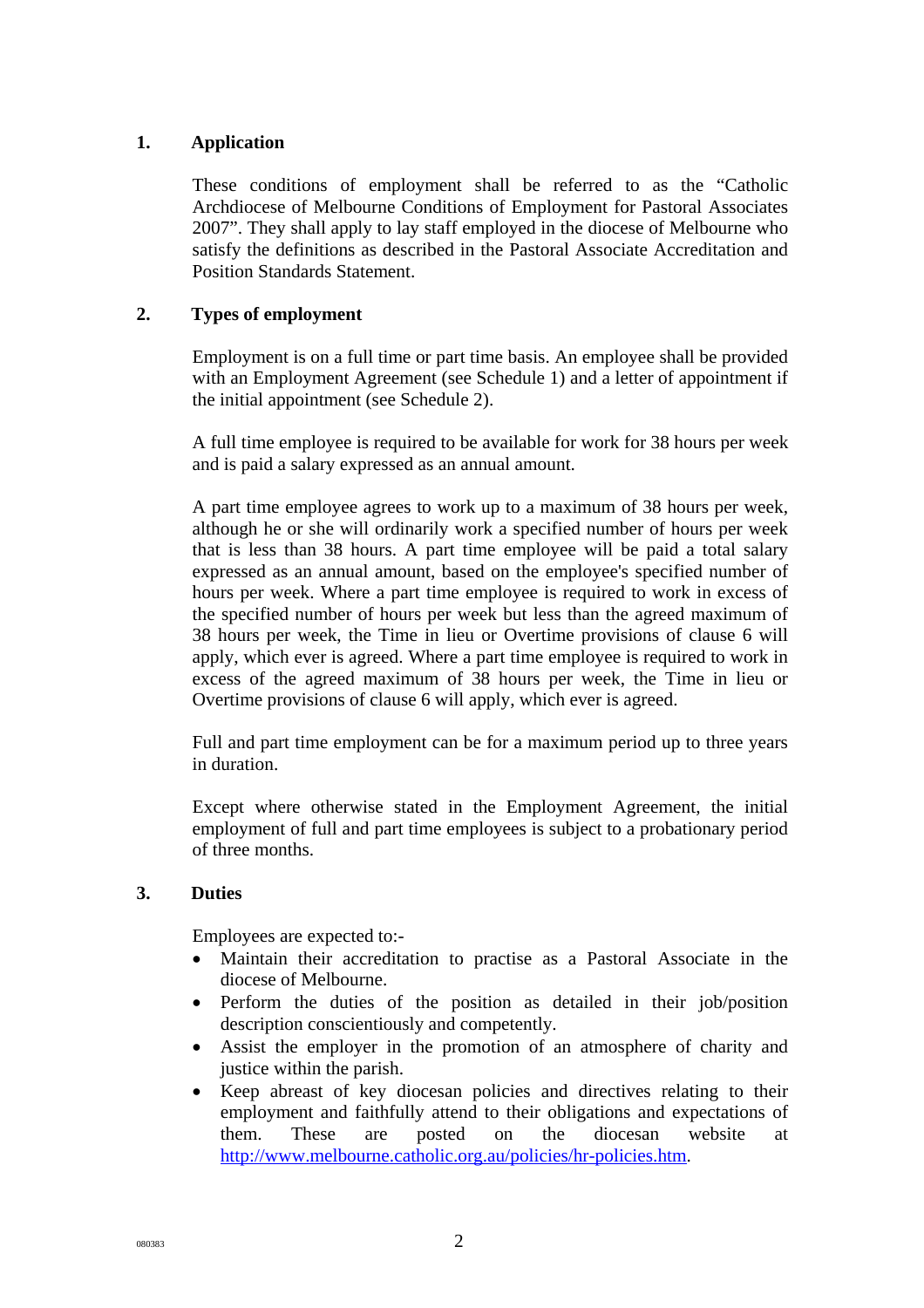- Provide all necessary information and/or documentation required by the employer to enable the employer to meet all legal requirements.
- Perform other duties as required, or as directed by the employer

#### **4. Salaries**

Salaries and wages policy is detailed in the Archdiocese's "Remuneration setting and review for Pastoral Associates policy"

Payment is to be made each fortnight or at such frequencies as are mutually agreed into the employee's bank account or by agreement as a cheque or in cash.

Part time and full time employees shall be paid an Annual Leave loading of 17.5% at the time of their taking leave in respect to leave accrued on and after 1 January 2005.

Annual leave loading shall apply to a payment made for unused accrued leave upon termination of employment.

Salary packaging is available in accordance with the Archdiocese's "Salary Packaging Guidelines".

Where salary packaging arrangements have been agreed to with the employee, those arrangements will continue to apply during periods where leave is taken. If a payment is made for unused accrued leave upon termination, the rate of pay used in calculating that payment will include the cash equivalent to the employee of salary packaging arrangements. Superannuation contributions will be made with respect to payments for leave which is taken, but not with respect to payments made in lieu of unused accrued leave upon termination of employment.

# **5. Superannuation**

The employer will make occupational superannuation contributions to the nominated fund at the rate of 9% as per the Superannuation Guarantee Act 1992 as required.

#### **6. Time in lieu and overtime**

To accord with the need for proper rest, full and part time employees are entitled to time off in lieu if they work more than their contracted hours of work in a week or if they work on a public holiday (if a scheduled day of employment).

Full and part time employees, while entitled to Victorian public holidays gazetted for Victoria are expected to work on those public holidays that have major religious significance, or otherwise impact on parish life.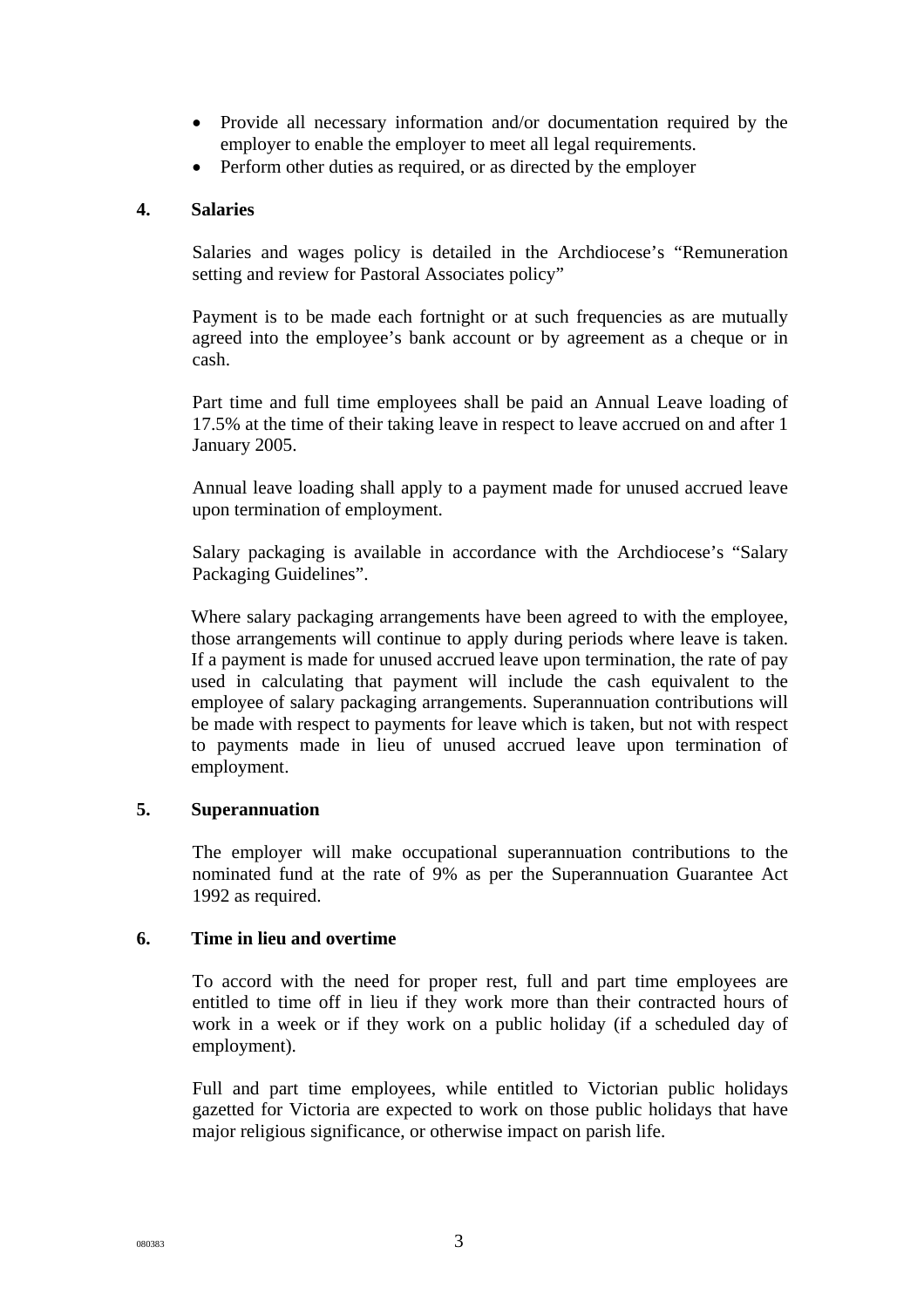Time in lieu shall be calculated on a time for time basis for additional hours worked and shall, unless expressly approved by the employer, be taken within five weeks of its accruing. Unused time in lieu is not payable on termination of employment.

To facilitate the accrual and taking of time off in lieu, the employer and the employee agree that hours of work may be averaged for the purposes of the Workplace Relations Act 1996 over a period of twelve months.

Overtime may be paid to a full or part time employee (as distinct from time in lieu) in the following circumstances:

- For full time employees, the time worked is in excess of 3 hours and commences after the end of agreed hours or on a weekend (unless a scheduled day of work) or public holiday.
- For part time employees, the time worked is in excess of 1 hour (up to 38) hours per week) or in excess of 3 hours thereafter and commences outside of agreed hours or on a weekend (unless a scheduled day of work) or public holiday.
- After the employee has either worked or taken leave equal to their agreed number of working hours in that week.
- It is available only when approved in advance by the employer.
- The rate of pay will be equivalent to the ordinary rate of pay.

Payment for overtime worked is not a normal feature of Pastoral Associate employment and time in lieu arrangements are preferred.

Notwithstanding anything in the above paragraph, the employer may reach agreement with employees to pay overtime at a rate of pay in excess of the ordinary rate of pay or to pay a set overtime allowance at an agreed rate to compensate for extra hours worked.

Employees will record their starting and finishing hours in the manner prescribed by the employer.

#### **7. Annual Leave**

Full time employees are entitled to 4 hours of paid annual leave for each of their agreed weekly hours of employment for each twelve months of continuous service ie full time employees are entitled to 152 hours (38 x  $4 = 152$  hours or 4 weeks) of paid annual leave for each twelve months of continuous service.

Part time employees are entitled to 4 hours of paid annual leave for each of their agreed or actual weekly hours (ie agreed hours plus additional hours capping at 38 hours per week) of employment, whichever is the greater, for each twelve months of continuous service. For example, an employee employed for 19 hours per week is entitled to 76 hours (19 x  $4 = 76$  hours or 4 of their normal working weeks) of paid annual leave for each twelve months of continuous service. If however the employee is asked to work full time while another employee is on four weeks annual leave, the employee will accrue an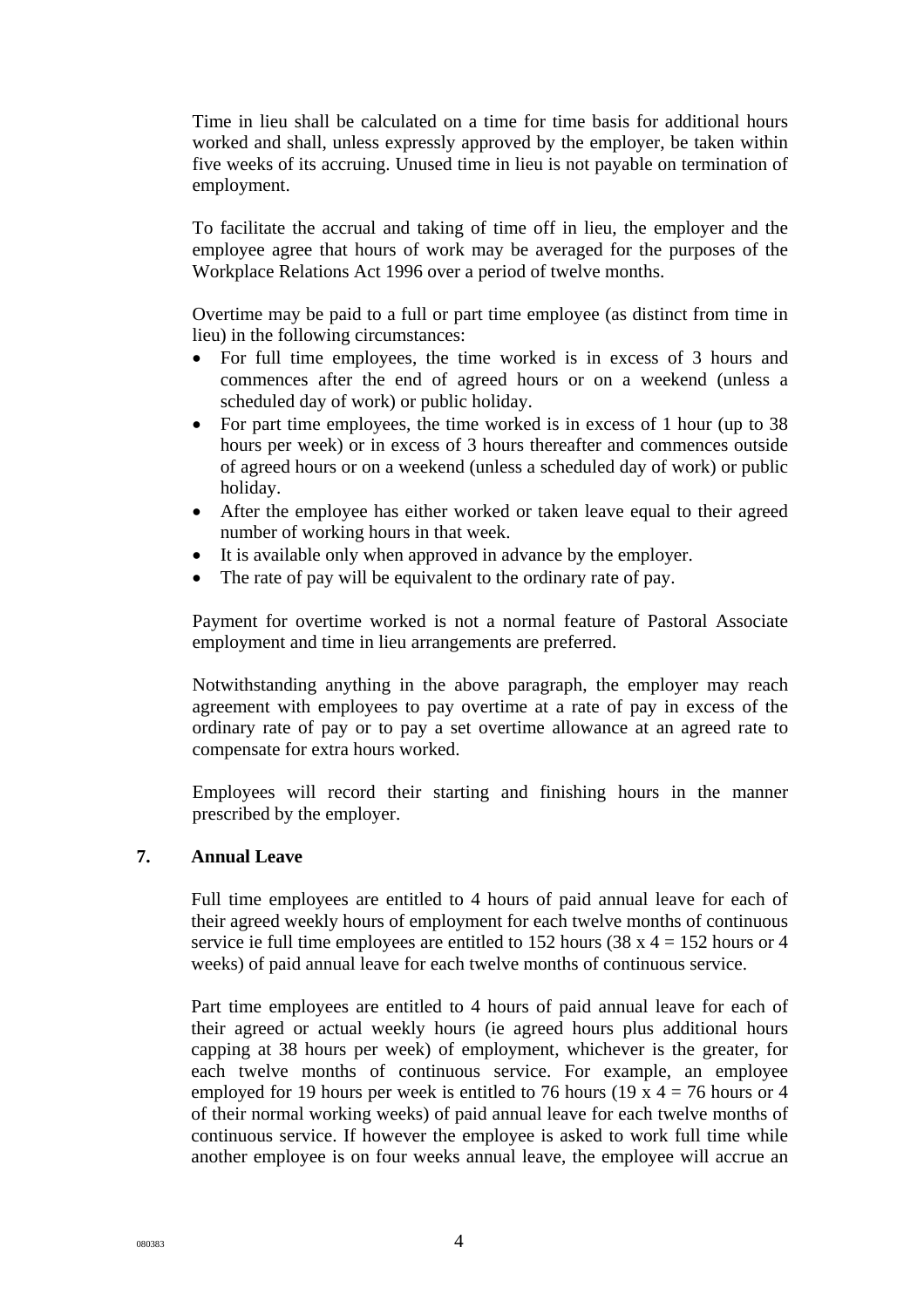additional entitlement of 2.92 hours of annual leave (annual leave accrues at  $1/13^{th}$  of the additional 38 hours worked).

Annual leave is allocated on a pay cycle basis and can be taken as it accrues. It is cumulative. Given the need for proper rest, full and part time employees must not accrue annual leave in excess of two times their annual entitlement (for full time employees this would be 304 hours) without the express approval of the employer.

If an employee has accrued annual leave in excess of the limits stated above, the employer may direct the employee to take his/her annual leave, provided that at least four weeks notice is given to the employee. On each occasion, the employer may only direct the employee to take up to one quarter of the employee's accrued annual leave.

Employees shall submit applications for Annual Leave in the manner prescribed by the employer.

## **8. Personal Leave**

Full time employees are entitled to two hours of paid personal leave for each of their agreed weekly hours of employment for each twelve months of continuous service ie full time employees are entitled to 76 hours of paid personal leave (2  $x 38 = 76$  hours or 2 weeks) for each twelve months of continuous service.

Part time employees are entitled to 2 hours of paid personal leave for each of their agreed or actual weekly hours of employment (ie agreed hours plus additional hours capping at 38 hours per week), whichever is the greater for each twelve months of continuous service. For example, an employee employed for 19 hours per week is entitled to 38 hours (19 x  $2 = 38$  hours or 2 of their normal working weeks) of paid annual leave for each twelve months of continuous service. If however the employee is asked to work full time while another employee is on four weeks annual leave, the employee will accrue an additional entitlement of 1.46 hours of personal leave (personal leave accrues at  $1/26<sup>th</sup>$  of the additional 38 hours worked).

Personal leave is allocated on a pay cycle basis as it accrues. This method has been adopted instead of a grant at each anniversary date as that method is cumbersome to administer for employees whose agreed hours fluctuate over a period of time. To ensure that employees are not disadvantaged by the accrual method, they may access their anticipated personal leave accruals to their next anniversary date, at any time.

Personal leave is cumulative.

The personal leave entitlement is primarily available to cover personal illness or injury.

The personal leave entitlement is also available to cover the care and support of others. Employees are entitled to use up to each year's annual entitlement hours in any one year to provide care or support for family members or members of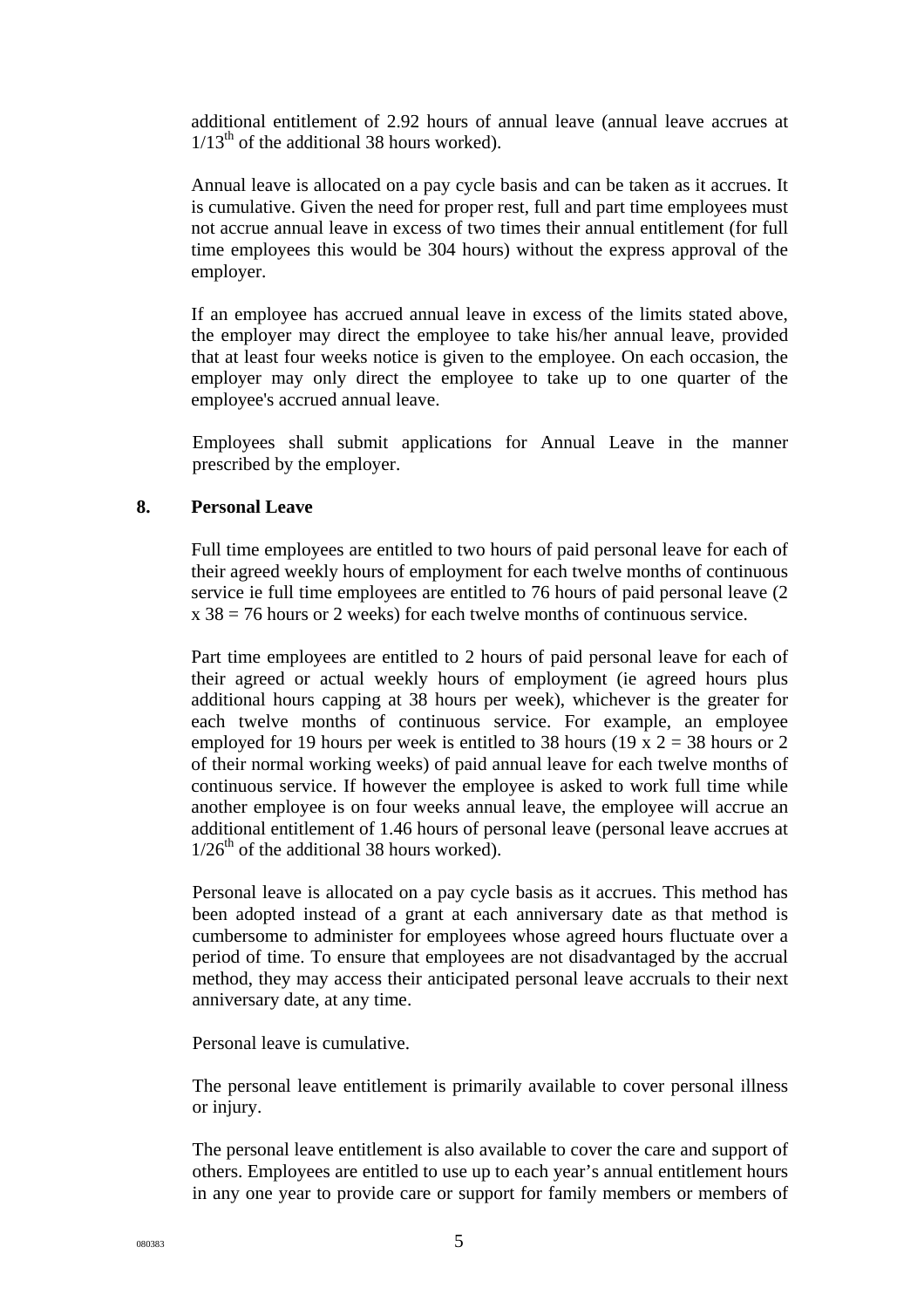their immediate household because of a personal illness or injury of that person or an unexpected emergency affecting that person. In addition, the guarantee of unpaid carer's leave available under the Workplace Relations Act 1996 (Cth) applies.

Family members include but are not limited to the spouse of the employee, children, parents, grandparents, grandchildren, brothers and sisters, and parents in law and grandparents in law of the employee.

For full time employees, a medical certificate is required for absences in excess of 22.8 consecutive hours (3 days) and for absences in excess of 38 hours in total in any one year (5 days). If leave is taken for the care of others, the medical certificate must state that the person who is ill requires care. For part time employees, the employer will determine on a case by case basis the duration of absence beyond which the employer will require a medical certificate, provided it is consistent with that applying to full time employees and all employees are treated fairly. If it is not reasonably practicable for the employee to provide a medical certificate, the employee must provide a statutory declaration to the employer.

The limits apply to calendar years not anniversary years.

Unused personal leave is not payable on termination.

Employees shall submit applications for Personal Leave in the manner prescribed by the employer

#### **9. Long Service Leave**

Long service leave accrues at the rate of 1 hour for every sixty hours of continuous service and may be taken after five years and every five years thereafter.

The arrangements relating to the impact of Parental Leave are set out under that heading.

For full and part time employees, payment during the period of leave and payment in lieu on termination of employment shall be made on the following basis:

- For those whose service has been at the same number of employment hours per week over the entitlement period, the payment is made at the same number of employment hours per week over the leave period.
- For those whose service has been at a variety of employment hours per week over the entitlement period, the payment is made on the average employment hours per week over the leave period or at the number of employment hours per week immediately prior to the taking of the leave, whichever is the greater.
- The rate of pay used is the current hourly rate of pay.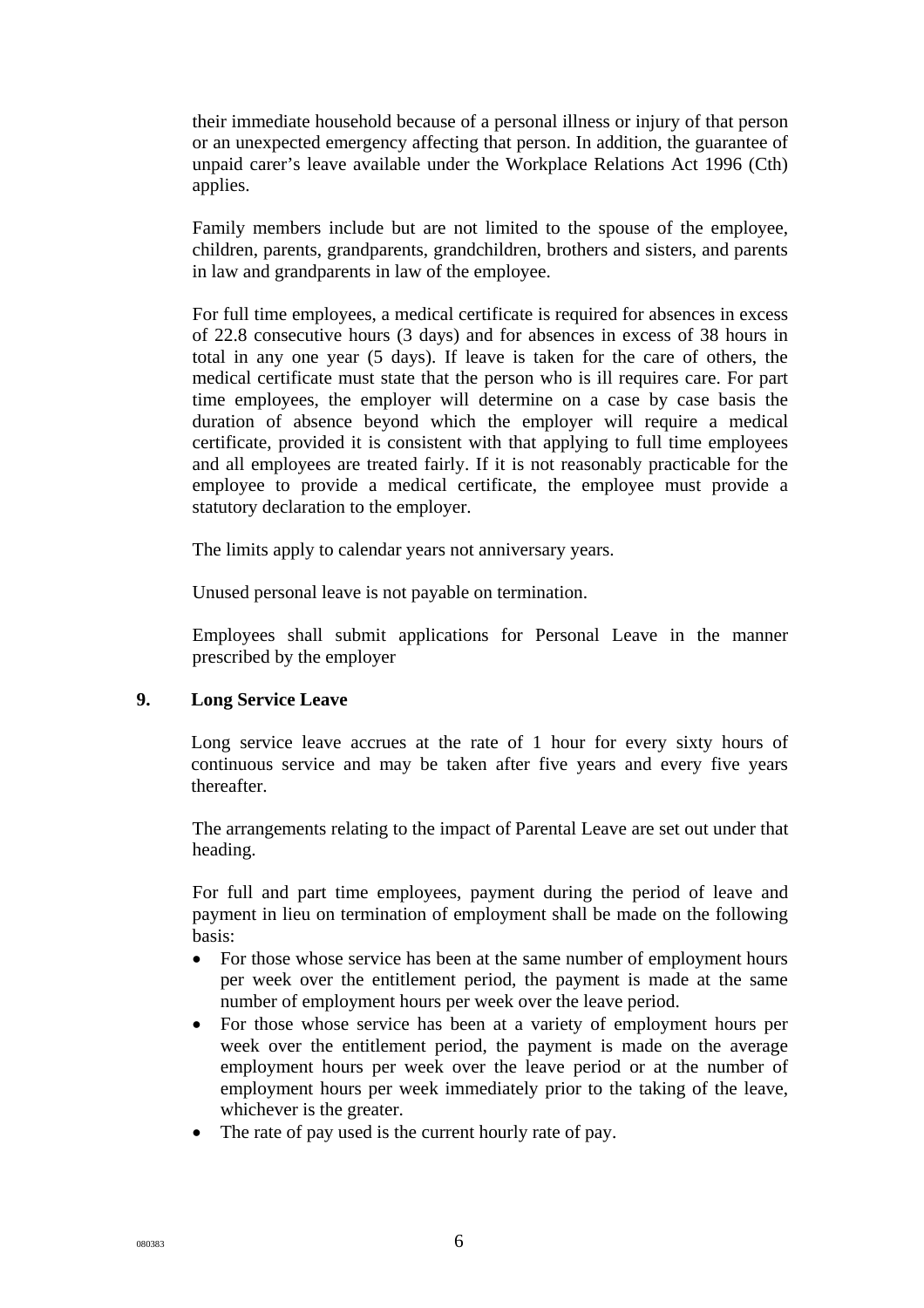However, if an employee's normal weekly hours changed in the twelve months before taking leave (or before the employment ending), payment will be made on the greater of:

- the average weekly number of hours worked by the employee in the 12 months before taking leave (or before the employment ending); and
- the average weekly number of hours worked by the employee in the five years before taking leave (or before the employment ending).

Employees are requested to give six weeks' notice of their intention to take long service leave. This assists with planning and organisation of work for the period that the employee is on leave.

Given the need for proper rest, employees are encouraged to take long service leave and to keep their balance at or below the allocation they received after ten years of service, unless otherwise agreed with employer.

The rules for the portability of long service leave accruals across parishes and agencies of the Archdiocese of Melbourne are detailed in the Archdiocese's policy on "Portability of Long Service leave" as amended from time to time.

Employees shall submit applications for Long Service Leave in the manner prescribed by the employer.

#### **10. Compassionate Leave**

Full time employees are entitled to 0.6 hours of paid compassionate leave for each of their agreed weekly hours of employment for the purpose of spending time with a family member who has a personal illness or injury that poses a serious threat to their life or after the death of a family member ie full time employees are entitled to 22.8 hours (38 x  $0.6 = 22.8$  hours or 3 days) of paid leave on each occasion. For part time employees, the employer will determine on a case by case basis the duration of absence, provided it is consistent with that applying to full time employees and all employees are treated fairly and that each employee is provided with at least two days of compassionate leave per occasion and that he or she receives payment of at least the amount that he or she would reasonably have expected to be paid had he or she worked that period.

Family members include but are not limited to the spouse of the employee, children, parents, grandparents, grandchildren, brothers and sisters, and parents in law and grandparents in law of the employee.

Employees shall submit applications for Compassionate Leave in the manner prescribed by the employer.

#### **11. Parental Leave**

Parental leave (unpaid maternity, paternity and adoption leave) is available to both part time and full time employees who have served a minimum of twelve months continuous service prior to the commencement of the leave. Both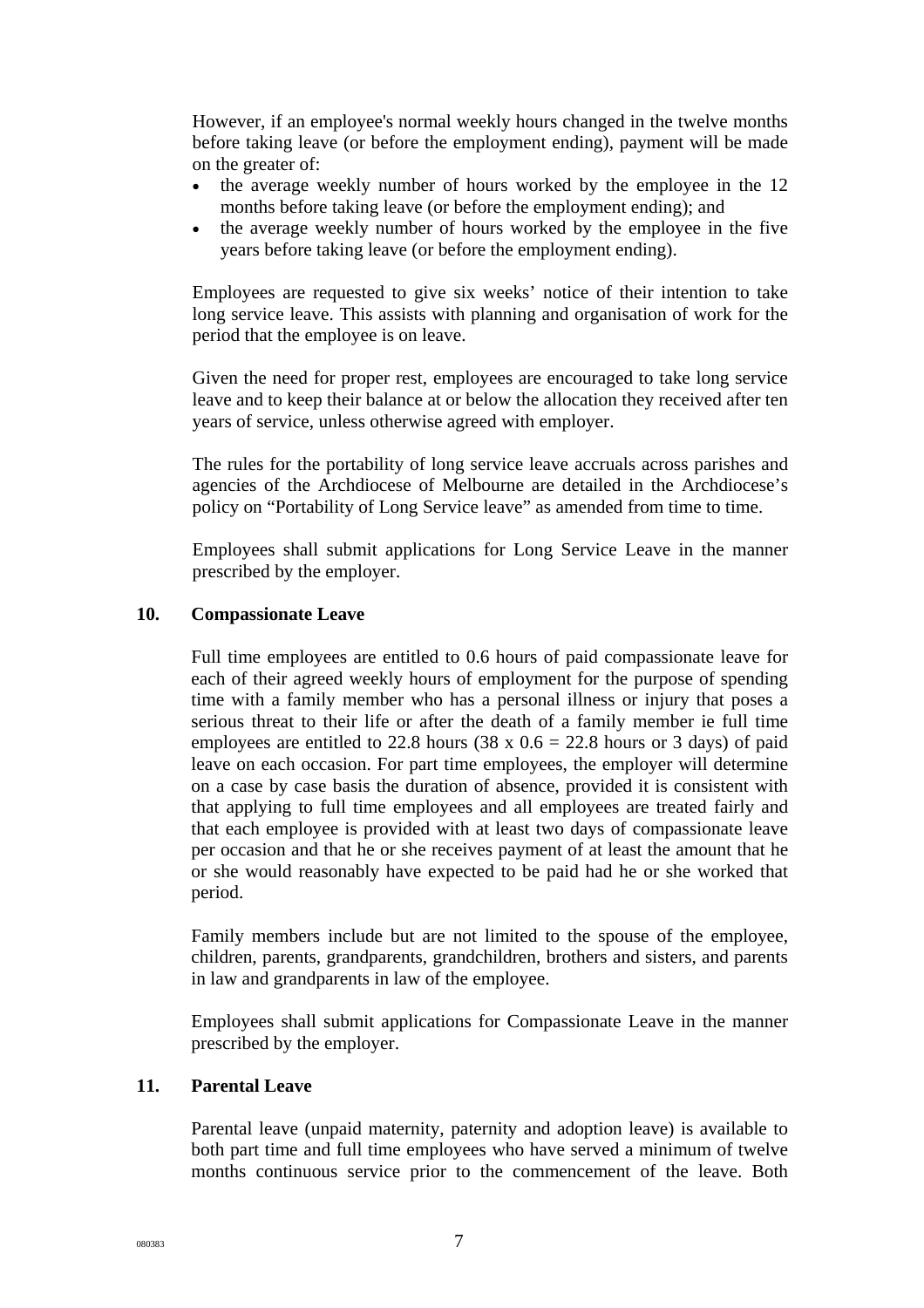natural and adoptive parents are entitled to 52 weeks unpaid leave to provide primary care for the child.

Employers are required to consider any request from a full time employee returning from parental leave for part time employment until the child reaches school age having regard to the employee's circumstances. If the request is based on the employee's parental responsibilities, employers may only refuse the request on reasonable grounds relating to the effect on the workplace or the employer's business. An employer may rely on grounds such as cost, lack of adequate replacement staff, loss of efficiency and the impact on customer service to refuse the request.

Employees will be entitled to return to their position of employment prior to taking such leave or to a comparable position if this is no longer available.

Long Service Leave does not accrue during Parental Leave. However, Parental Leave will not break an employee's continuity of service for the purposes of calculating Long Service Leave. Furthermore, in determining eligibility for Long Service Leave a period of parental leave will be treated as if it were a period of service. For example, an employee who works for four years and then takes Parental Leave for one year, is at the end of the fifth year, eligible for Long Service Leave based on four years of accrued entitlement.

Employees shall submit applications for Parental Leave in the manner prescribed by the employer.

#### **12. Additional Leave**

A full or part time employee may, with the agreement of the employer, work between 44 and 52 weeks per year, and is approved on a calendar year basis at the commencement of the year. The employee will receive the following additional leave, which must be taken before the end of the January following the calendar year it, falls due.

| 44/52 weeks model | Additional 8 weeks' leave | (12 weeks in total) |
|-------------------|---------------------------|---------------------|
| 45/52 weeks model | Additional 7 weeks' leave | (11 weeks in total) |
| 46/52 weeks model | Additional 6 weeks' leave | (10 weeks in total) |
| 47/52 weeks model | Additional 5 weeks' leave | (9 weeks in total)  |
| 48/52 weeks model | Additional 4 weeks' leave | (8 weeks in total)  |
| 49/52 weeks model | Additional 3 weeks' leave | (7 weeks in total)  |
| 50/52 weeks model | Additional 2 weeks' leave | (6 weeks in total)  |
| 51/52 weeks model | Additional 1 weeks' leave | (5 weeks in total)  |

The employee will receive a salary equal to the period worked which will be spread over the calendar year.

"Weeks' leave" means one quarter of an employee's annual leave entitlement.

Accrual of leave entitlements remains unchanged from that applying to employees working a 52 week year.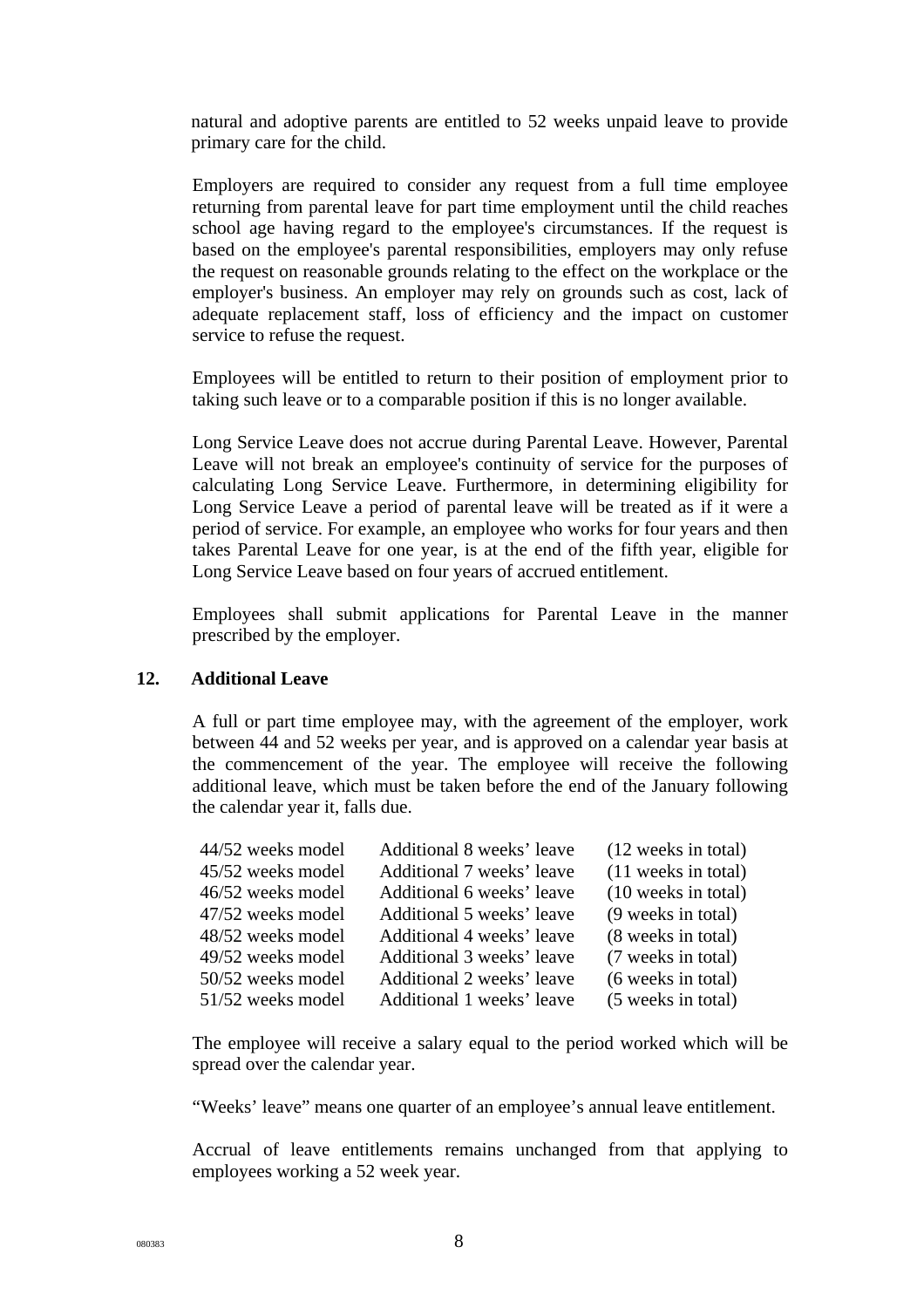This provision may be made a precondition for employment in new or vacant positions and not subject to change without agreement of both the employer and the employee.

Employees shall submit applications for Additional Leave in the manner prescribed by the employer.

## **13. Leave for retreats**

Full time and part time employees are entitled to 1.6 hours of paid leave per annum for each of their agreed weekly hours of employment to attend a retreat at a time to be agreed between the employer and the employee ie full time employees are entitled to 60.8 hours (38 x  $1.6 = 60.8$  hours or 8 days) for each twelve months of continuous service. The employer will meet reasonable costs associated with such attendance.

Employees shall submit applications for Leave for retreats in the manner prescribed by the employer.

## **14. Jury Service**

Full and part time employees required to attend for jury service shall be reimbursed by the employer an amount equal to the difference between the amount paid in respect of their attendance for such jury service, and the amount of salary normally received. An employee shall notify their employer as soon as possible of the date required to attend jury service.

Employees shall submit applications for Jury Service Leave in the manner prescribed by the employer.

# **15. Accident Make Up Pay**

An employee whose absence entitles them to payments under the Accident Compensation Act shall be entitled to accident make up pay for a period not exceeding 26 weeks.

#### **16. Leave Without Pay**

An employee may apply for leave without pay which may be granted at the employer's discretion.

Unpaid leave of any nature for a period greater than three months is not counted as continuous service for the purpose of leave entitlements. While employees on unpaid leave for a period greater than three months do not accrue annual, personal and long service leave, their entitlements are not decreased and are reactivated upon their return to work.

An employee who is granted extended leave without pay, ie leave in excess of nine months' duration shall inform their employer at least two months from the conclusion of the leave if they do not plan to return to work.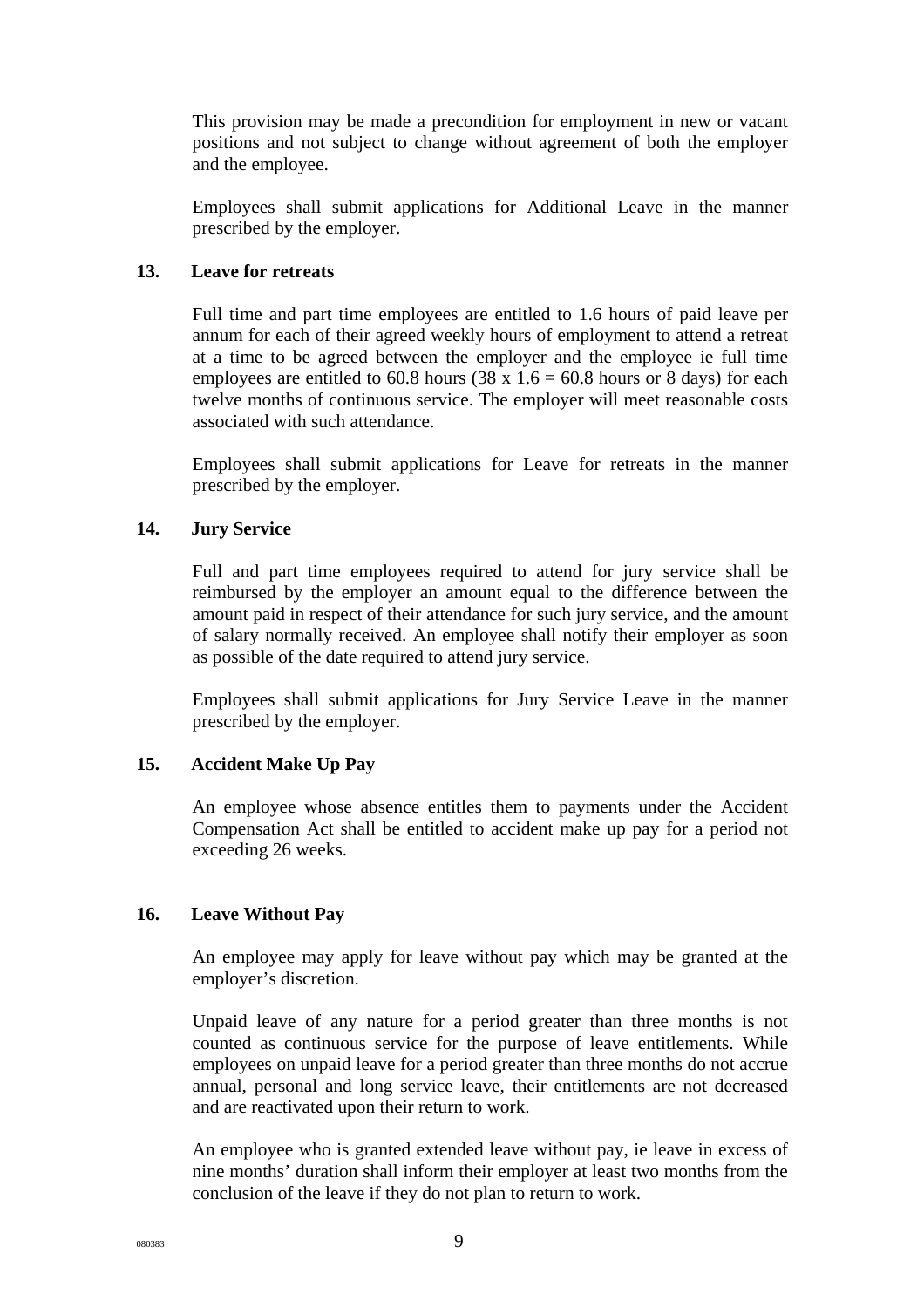Employees shall submit applications for Leave Without Pay in the manner prescribed by the employer.

#### **17. Reimbursement of expenses**

Employees are entitled to reimbursement of reasonable expenses that they incur in the course of their employment.

The rates payable in respect of private motor vehicle usage shall be the rates determined by the Australian Taxation Office from time to time. The Human Resources Manager of the Catholic Archdiocese of Melbourne shall monitor variations of the rates and inform employers of variations as soon as practical. Travel expenses do not include normal travel to and from work and that distance is to be discounted from any claims for reimbursement, except where the travel occurs on a non working day.

Employees are to submit claims for reimbursement with supporting evidence of the expenses as required by the appropriate Tax Ruling. The Human Resources Manager of the Catholic Archdiocese of Melbourne shall monitor the Tax rulings and inform employers of changes as soon as practical.

#### **18. Performance Review**

Performance discussions between the employer and employee are encouraged on a regular basis. The employer will provide each employee with a formal review each year to coincide with the annual salary review.

#### **19. National Police Record Check and Working with Children Checks**

In accordance with the Archdiocese's policy on "National Police Record Check", completion of a National Police Record Check is compulsory with every Pastoral Associate appointment.

Before commencement of employment, employees must complete a statutory declaration that he/she does not have any convictions, findings of guilt and/or pending charges (except for minor traffic offences) in Victoria, any other state or territory of Australia or under Commonwealth law or any other jurisdiction and acknowledge that the employer relies on this declaration in offering the employee employment, pending a National Police Record Check.

The employee's employment is conditional upon the employee holding a current assessment notice pursuant to the Working with Children Act 2005 (Vic).

### **20. Confidentiality**

The employee must not divulge to any person or body any financial business or confidential information concerning the employer or any individual within or related to the employer except in the proper course of their duties.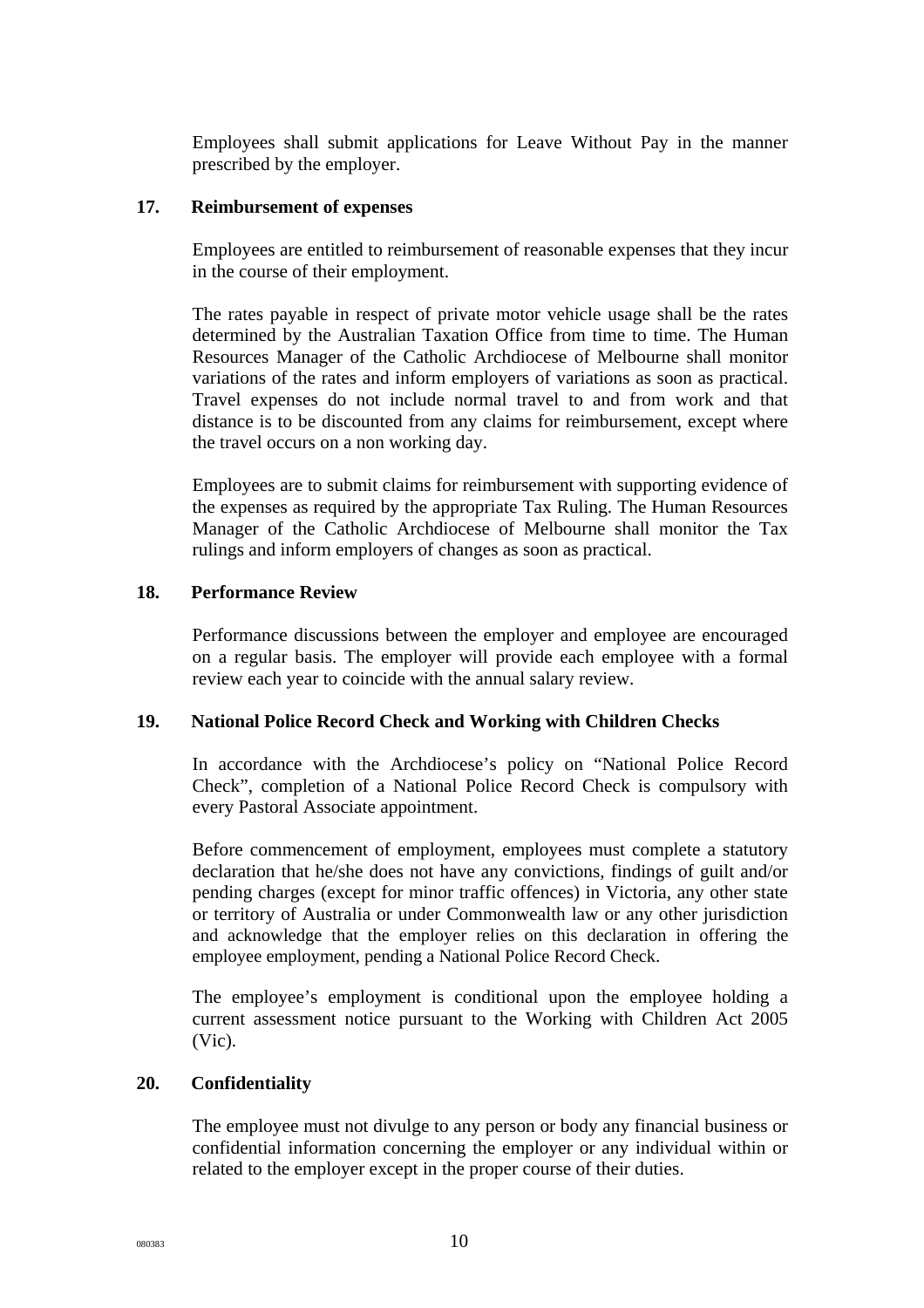The employee has a duty of confidentiality to the organisation not to misuse or disclose confidential information acquired during the course of employment. This duty continues after the employee has ceased employment with the employer.

#### **21. Disclosure**

Employees are required to disclose to their employer of any situation that may give rise to either a real or perceived conflict of interest, or any matter that may put themselves or others at risk of injury or disease.

## **22. Termination of Employment**

Other than upon the expiry of the contract of employment for which the employee was engaged, either party may terminate the employment at any time with thirteen weeks' written notice. The employer may require the employee to work out the whole or part of the period of notice. Alternatively, the employer may, in the employer's absolute discretion, provide payment in lieu of any period of notice that is not worked out by the employee.

During the period of notice of termination given by the employer, a full time employee shall be allowed up to 7.6 hours off without loss of pay during each week of notice for the purpose of seeking other employment. For part time employees a proportional amount of time off will be provided.

Notwithstanding the previous paragraph, the employment of an employee who is serving a probationary period of employment may be terminated by the provision of two weeks' notice or payment in lieu of notice.

The employer may terminate an employee's employment if the employee displays conduct in either his/her private or public life that is contrary to the teachings of the Roman Catholic Church. In such an event, the employee will be provided with notice, or payment in lieu of notice as detailed above.

Any major inaccuracy or other serious deficiency in an applicant's statement (oral or written) about their qualifications, experience or other matters of consequence raised at the selection renders that applicant ineligible for a position on the staff of an organisation under the jurisdiction of the Archdiocese of Melbourne, or if already employed, renders the employee liable to dismissal, for serious misrepresentations. In such an event, the employee will be provided with notice, or payment in lieu of notice as detailed above.

The employer may terminate an employee's employment for serious misconduct of the employee. In such an event, the employer need not provide the employee with notice of termination or payment in lieu of notice.

# **23. Renewal of employment**

At least four months prior to the expiration of the period of employment, the employer and the employee shall confer with the view to reaching agreement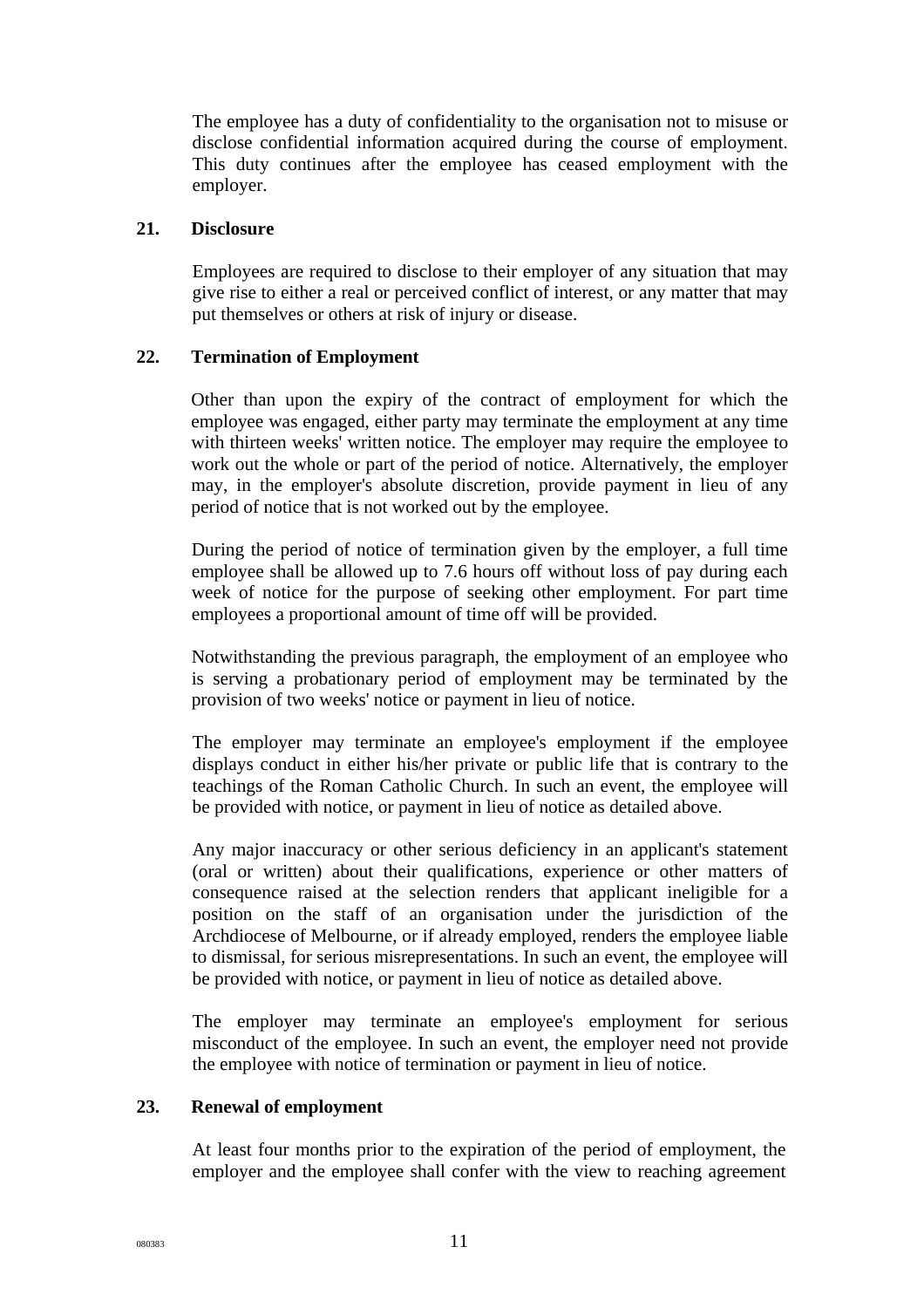as to whether the employee shall be reemployed for a further period and, if so, on what terms.

Each party shall advise the other no later than three months (or such other period as they may agree in writing) prior to the expiration of the period of employment of their decision.

Where the period of employment is not more than four months, the employer and the employee shall confer at least two weeks prior to the expiration of employment, with the view to reaching agreement as to whether the employee shall be reemployed for a further period and, if so, on what terms.

In the event that agreement is reached that the employee shall enter a further contract on termination or completion of this Agreement the continued service of the employee will be recognised under the new Agreement so as to avoid any break of service and any accrued or pro rata entitlements will be carried forward into the new contract.

#### **24. Abandonment of Employment**

Employees who are absent from the workplace for three consecutive scheduled working days, without notifying their reasons for absence will be contacted by the employer. The employer must first send a letter to the employee advising that his/her absence is unauthorised, that his/her failure to return within a specified period may automatically terminate his/her employment and that the termination of employment will have been at his/her initiative.

Employees have an obligation to ensure that the employer has an up to date records of his or her address and contact numbers.

#### **25. Grievance / Dispute Resolution**

Any disputes or grievances arising out of the employment relationship should be resolved between the employer and the employee.

If the resolution cannot be achieved in this manner, either of the parties may take the matter to the Office for Mediation. The Director of the Office will assist the parties in identifying further processes that may be entered into according to the issue at hand and the type of dispute. The Director will advise the parties on the options to follow. Where either party chooses not to participate in mediation, the Director of the Office for Mediation is to refer the matter to the appropriate Office according to the issue and type of dispute.

- The Office for Mediation A process can be entered into which is designed for issues of rights. It is speedy, informal and confidential.
- The Human Resources Office of the Archdiocese. Matters regarding conditions of service, rates of pay, role expectations would be referred here.
- The Office of the Archbishop. Matters regarding doctrine, practices and precepts of the Catholic Church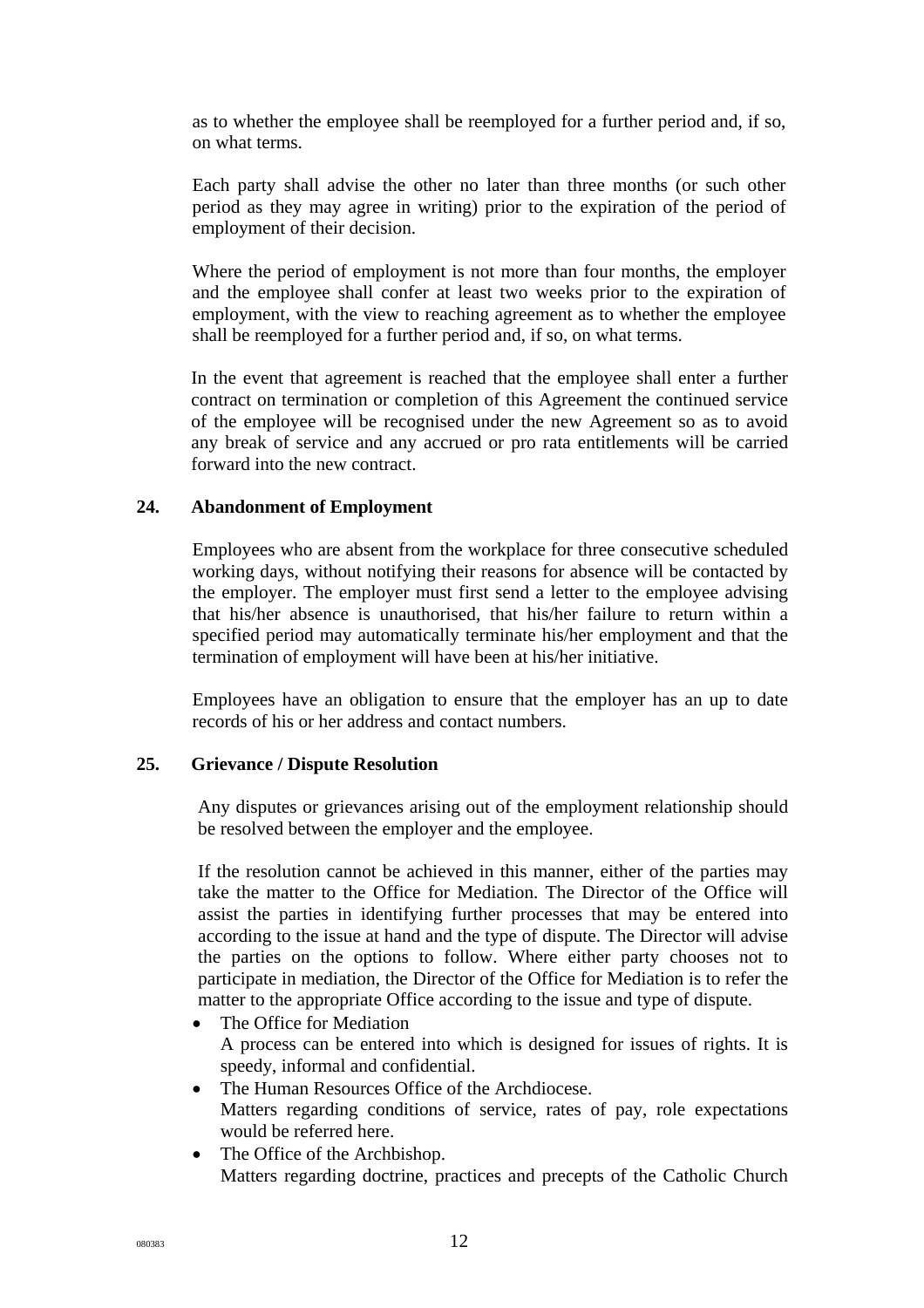would be referred here.

- The Tribunal of the Catholic Church. Matters, which are 'crimes', or issues of rights not resolved by the Office of Mediation process, according to the Canon Law of the Church, are referred to the Tribunal. Advocates are appointed here.
- The Independent Commissioner Matters involving allegations of sexual abuse are referred here.

### **26. Implementation**

The Human Resources Manager of the Catholic Archdiocese of Melbourne shall review "Catholic Archdiocese of Melbourne Conditions of Employment for Pastoral Associates 2007" before 31 December 2009 in accordance with any processes determined by the Archbishop from time to time.

Where the rates of pay or conditions prescribed pursuant to the Workplace Relations Act (Cth), or any Award or other industrial instrument the employers may be party to, or other Commonwealth and Victorian legislation provide more generous outcomes than that identified in these "Catholic Archdiocese of Melbourne Conditions of Employment for Pastoral Associates 2007" or the employee's Employment Agreement or letter of offer, the provision of the legislation or industrial instrument shall apply.

Any part of an employee's remuneration which is in excess of an amount owing under any law or award may be applied to satisfy any other entitlement under that law or award within the relevant year.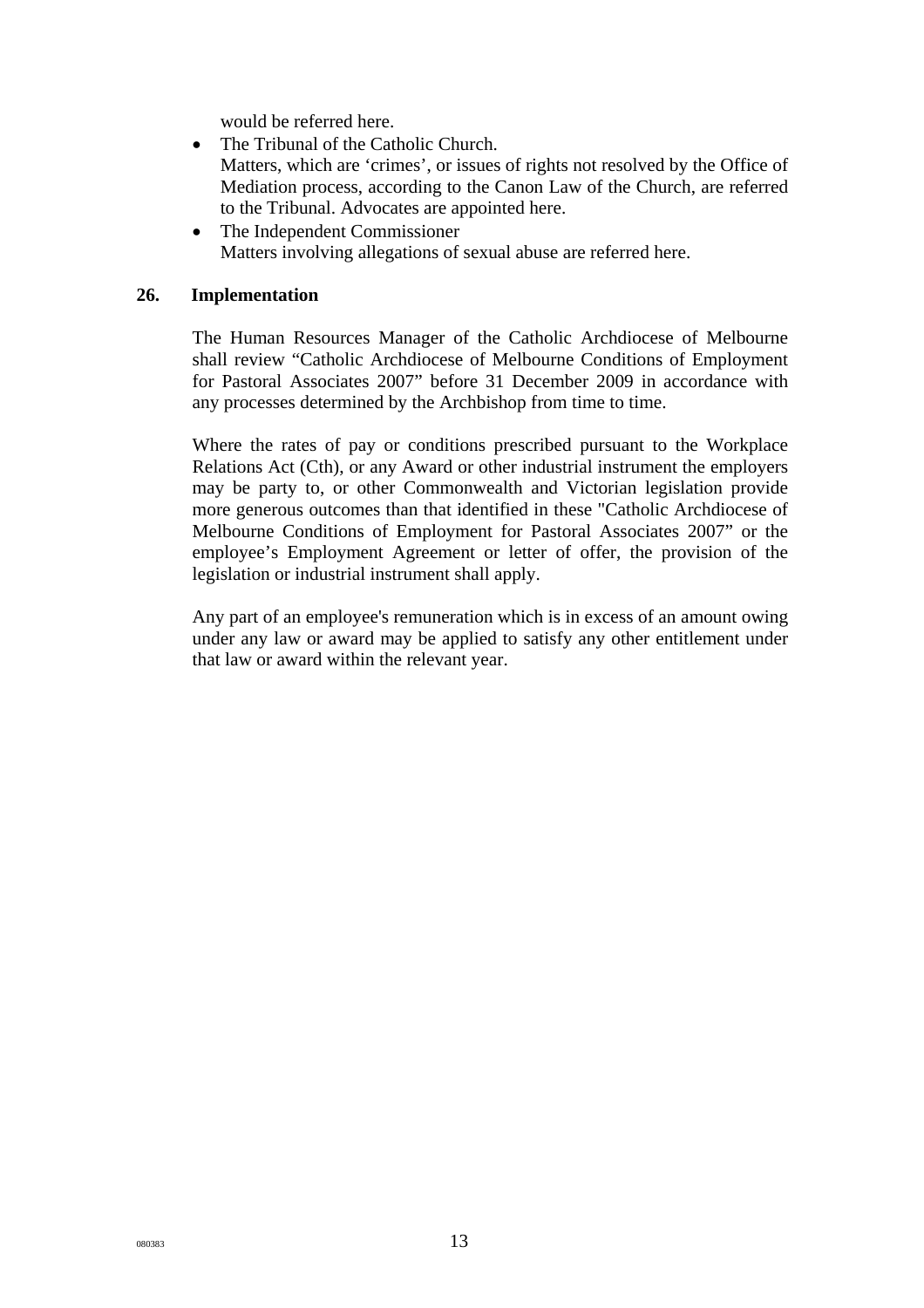#### **PASTORAL ASSOCIATE EMPLOYMENT AGREEMENT 2007**

| <b>Employer</b>     | «Name_1», Parish Priest, «Name_2»<br>Parish |  |
|---------------------|---------------------------------------------|--|
| <b>Employee</b>     | «Name $3\%$                                 |  |
| <b>Position</b>     | «Position» «Grade»                          |  |
| Date of Appointment | «Comm_date»                                 |  |

#### **APPOINTMENT**

This contract constitutes a Contract of Employment and governs the employment of «Name\_3».

The term of your employment will be for the period commencing on  $\ll$ comm date $\gg$ and, unless terminated sooner in accordance with the attached "Catholic Archdiocese of Melbourne Conditions of Employment" for Pastoral Associates 2007, concluding on <<end\_date>>.

At any time during the currency of this period, the employer may offer to extend the term of your employment beyond the expiry date above. Any agreement to extend the period of employment will only be binding if confirmed in writing.

The employment may be terminated by either party at any time with thirteen weeks' written notice. The employer may require the employee to work out the whole or part of the period of notice. Alternatively, the employer may, in the employer's absolute discretion, provide payment in lieu of any period of notice that is not worked out by the employee.

The employer retains the right to terminate the employment without notice or payment in lieu of notice in circumstances warranting summary dismissal, as set out in the Catholic Archdiocese of Melbourne Conditions of Employment for Pastoral Associates 2007.

The employee agrees that the person who is the Parish Priest at «Name\_2» Parish may vary from time to time, and the employee agrees that, by notice to the employee in writing by the Parish Priest, all rights and obligations of the Parish Priest under this Agreement may be assigned by the Parish Priest to his successor as Parish Priest of the «Name  $2$ » Parish and that the employee agrees to accept such assignment and to serve.

### **HOURS OF WORK**

Hours worked will be «Hours of work» hours per week on the following days and times «Days of week and hours during those days». You will be expected to adjust your hours to meet the specific needs of the workplace and work outside of these hours from time to time.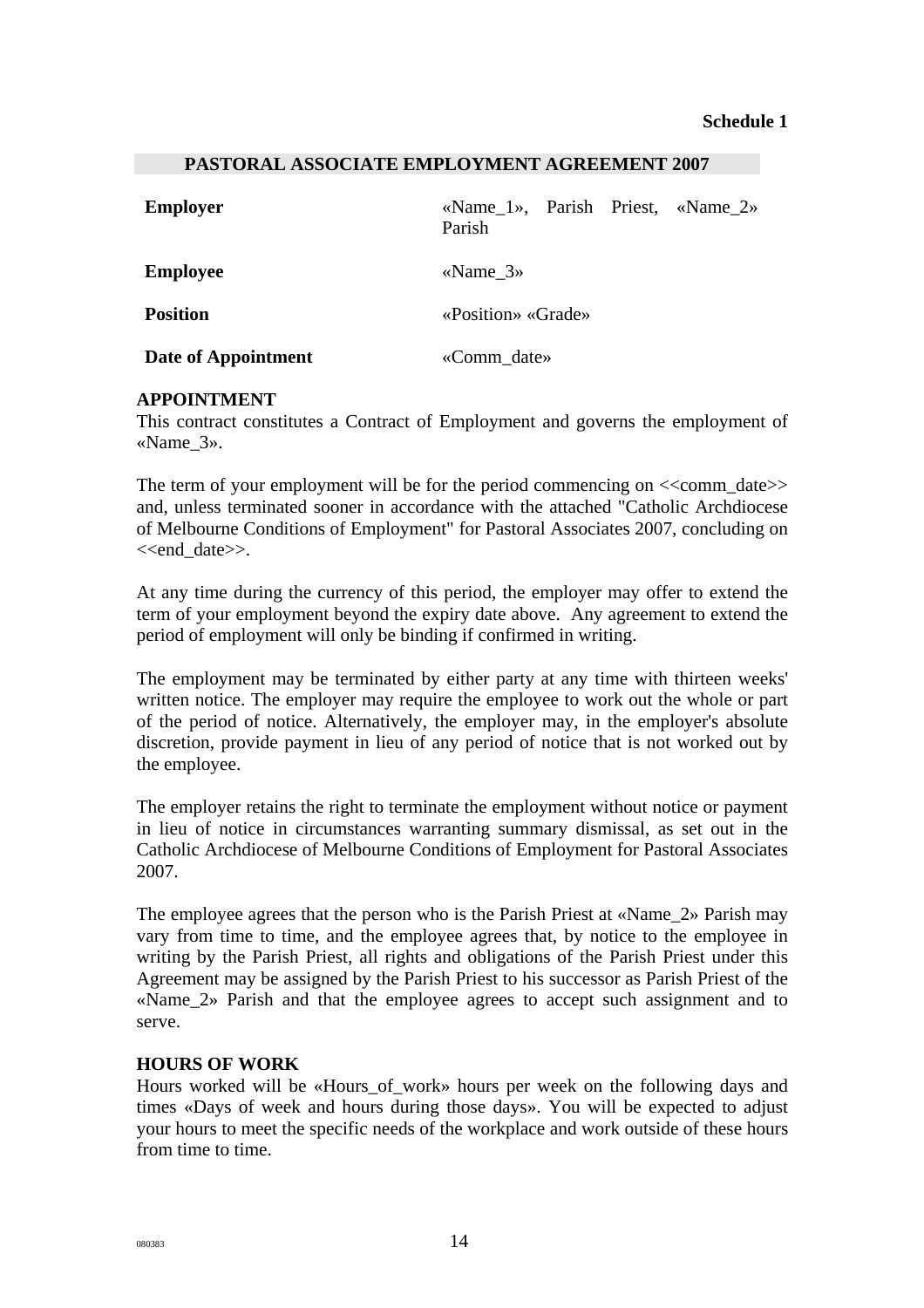## **SALARY**

The gross annual salary will be «Salary».

#### **PROFESSIONAL DEVELOPMENT**

You are entitled to attend Supervision or Spiritual Direction, Seminars and Courses, as well as Meetings of Professional Associations and Networks, without loss of salary up to *«*Hours 2*»* per annum. Attendances at such activities shall be approved by the employer and will not be unreasonably withheld. A maximum annual budget of *«*Dollars*»* will be set aside for these purposes.

#### **OTHER CONDITIONS**

Conditions of employment are as set out in the "Catholic Archdiocese of Melbourne Conditions of Employment for Pastoral Associates 2007", a copy of which is attached. The following exceptions/additions will apply:

«Special\_conditions»

**Signed by Employee…………………………………………...Date / /200** 

**Signed by Employer…………………………………………… Date / /200**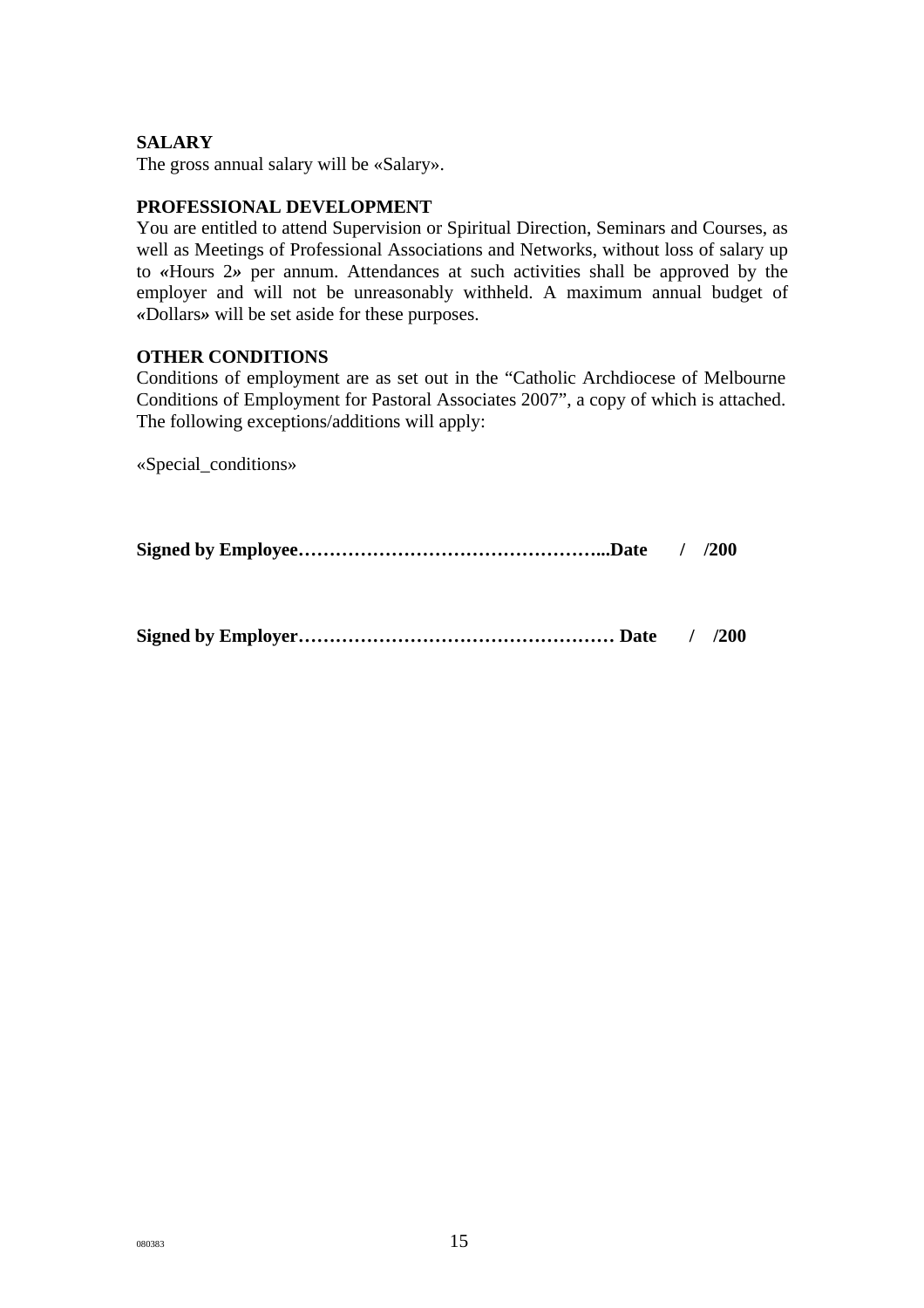**Schedule 2** 

«Christian name» «Surname\_3» «Address\_1» «Address\_2»

Dear «Christian name»

I am pleased to offer you the position of Pastoral Associate Grade «Grade» at «Name» Parish.

The offer is made on the terms and conditions outlined in the attached *Employment Agreement*. You should read it, sign both copies and return them to me with the enclosed forms as soon as possible. In turn, I will return a completed copy of the *Employment Agreement* to you by return mail. If you have any questions, please feel free to contact me to discuss.

The practice in the Archdiocese of Melbourne is to require you to have completed a National Police Record Check before commencing work.

\*This has not been possible in your case. Consequently, our offer of employment is conditional upon your declaring that you have not been charged with nor found guilty of any offence, which would be incompatible with your position of trust and responsibility and acknowledging that the employer relies on this declaration in offering employment. You will need to complete the attached statutory declaration and apply on line at [www.police.vic.gov.au](http://www.police.vic.gov.au/) for a National Police Records Check before you commence employment. The National Police Record Check Policy, which is attached, provides further instructions.

\*\*As one was completed for you within the past three years, you need only to complete the attached statutory declaration before you commence employment.

If for any reason you are unable to complete the statutory declaration as requested, you should contact me immediately.

As your duties include or may include 'child-related work' as defined in the Working with Children Act 2005, you must show me your assessment notice or if you do not have one, evidence that you have applied for a notice before you commence work.

I take this opportunity to congratulate you on this appointment and hope that you find the role both challenging and enjoyable.

Yours sincerely